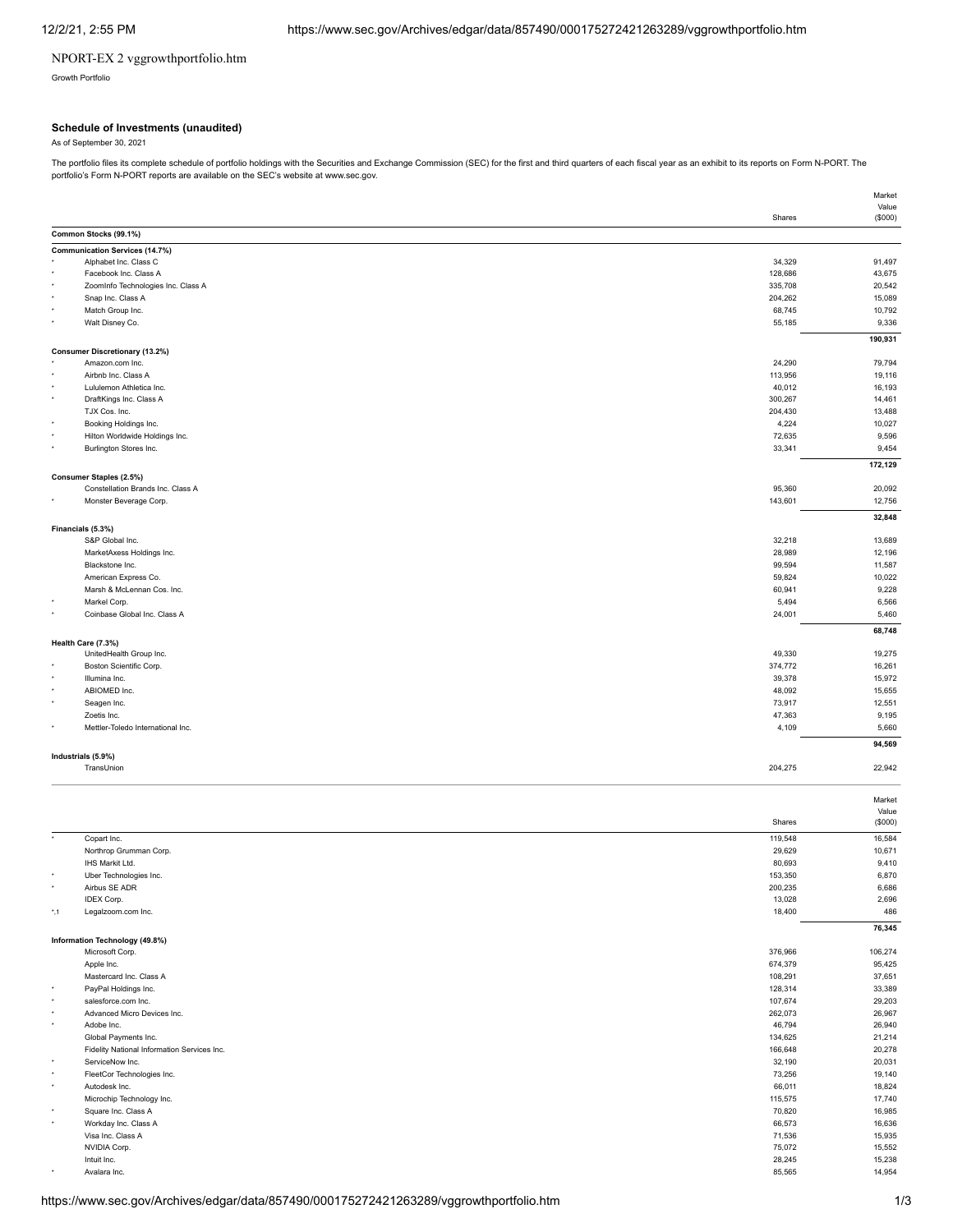### 12/2/21, 2:55 PM https://www.sec.gov/Archives/edgar/data/857490/000175272421263289/vggrowthportfolio.htm

| $\star$     | Affirm Holdings Inc.                                                                                                                       | 102,378           | 12,196           |
|-------------|--------------------------------------------------------------------------------------------------------------------------------------------|-------------------|------------------|
|             | Marvell Technology Inc.                                                                                                                    | 180,036           | 10,858           |
| $\;$        | nCino Inc.                                                                                                                                 | 147,545           | 10,480           |
| ٠           | Snowflake Inc. Class A                                                                                                                     | 32,451            | 9,814            |
| ٠           | Shopify Inc. Class A (XTSE)                                                                                                                | 5.894             | 7,991            |
| ٠           | UiPath Inc. Class A                                                                                                                        | 143,985           | 7,575            |
| ۰           | DocuSign Inc. Class A                                                                                                                      | 23,539            | 6,060            |
|             | CDW Corp.                                                                                                                                  | 27,567            | 5,018            |
|             | Monolithic Power Systems Inc.                                                                                                              | 9,797             | 4,748            |
| ۰           | Ceridian HCM Holding Inc.                                                                                                                  | 25,121            | 2,829            |
| ٠           | Qualtrics International Inc. Class A                                                                                                       | 17,400            | 744              |
|             |                                                                                                                                            |                   | 646,689          |
|             | Real Estate (0.4%)                                                                                                                         |                   |                  |
|             | Equinix Inc.                                                                                                                               | 6,770             | 5,349            |
|             | Total Common Stocks (Cost \$940,450)                                                                                                       |                   | 1,287,608        |
|             | Preferred Stocks (0.0%)                                                                                                                    |                   |                  |
| $^*$ ,2,3   | WeWork Pfd. D1 PP (Acquired 12/1/14, Cost \$185)                                                                                           | 11,101            | 83               |
| $^*$ , 2, 3 | WeWork Pfd. D2 PP (Acquired 12/1/14, Cost \$261)                                                                                           | 15,678            | 117              |
|             | Total Preferred Stocks (Cost \$446)                                                                                                        |                   | 200              |
|             | Temporary Cash Investments (1.1%)                                                                                                          |                   |                  |
|             | Money Market Fund (0.1%)                                                                                                                   |                   |                  |
| 4.5         | Vanguard Market Liquidity Fund, 0.068%                                                                                                     | 4,885             | 488              |
|             |                                                                                                                                            |                   |                  |
|             |                                                                                                                                            | Face              | Market           |
|             |                                                                                                                                            | Amount<br>(\$000) | Value<br>(\$000) |
|             |                                                                                                                                            |                   |                  |
|             | Repurchase Agreement (1.0%)                                                                                                                |                   |                  |
|             | Bank of America Securities LLC 0.050%, 10/1/21                                                                                             |                   |                  |
|             | (Dated 9/30/2021, Repurchase Value \$13,400,000, collateralized by U.S. Treasury Note/Bond 0.125%, 10/15/23, with a value of \$13,668,000) | 13,400            | 13,400           |
|             | Total Temporary Cash Investments (Cost \$13,889)                                                                                           |                   | 13,888           |
|             | Total Investments (100.2%) (Cost \$954,785)                                                                                                |                   | 1,301,696        |
|             | Other Assets and Liabilities-Net (-0.2%)                                                                                                   |                   | (1, 971)         |
|             |                                                                                                                                            |                   |                  |

**Net Assets (100%) 1,299,725**

Cost is in \$000

Non-income-producing security.

1 Includes partial security positions on loan to broker-dealers. The total value of securities on loan is \$459,000. Perpetual security with no stated maturity date.

Restricted securities totaling \$200,000, representing 0.0% of net assets.

4 Affiliated money market fund available only to Vanguard funds and certain trusts and accounts managed by Vanguard. Rate shown is the 7-day yield.

5 Collateral of \$487,000 was received for securities on loan.

ADR—American Depositary Receipt. PP—Private Placement.

A. Security Valuation: Securities are valued as of the close of trading on the New York Stock Exchange (generally 4 p.m., Eastern time) on the valuation date. Equity securities are valued at the latest quoted sales prices official closing prices taken from the primary market in which each security trades; such securities not traded on the valuation date are valued at the mean of the latest quoted bid and asked prices. Securities for which market quotations are not readily available, or whose values have been affected by events occurring before the portfolio's pricing time but after the close of the securities' primary markets, are valued at their fair value calculated according to procedures adopted by the board of trustees. These procedures include obtaining quotations from an independent pricing service, monitoring news to identify significant market- or security-specific events, and evaluating changes in the values of foreign market proxies (for example, ADRs, futures contracts, or exchange-traded funds), between the time the foreign markets close and the portfolio's pricing time. When fair-value pricing is employed, the prices of securities used by a portfolio to calculate its net asset value may differ from quoted or published prices for the same securities. Investments in Vanguard Market Liquidity Fun are valued at that fund's net asset value.

Temporary cash investments are valued using the latest bid prices or using valuations based on a matrix system (which considers such factors as security prices, yields, maturities, and ratings), both as furnished by independent pricing services.

B. Foreign Currency: Securities and other assets and liabilities denominated in foreign currencies are translated into U.S. dollars using exchange rates obtained from an independent third party as of the portfolio's pricing time on the valuation date. Realized gains (losses) and unrealized appreciation (depreciation) on investment securities include the effects of changes in exchange rates since the securities were purchased, combined with the effects of changes in security prices. Fluctuations in the value of other assets and liabilities resulting from changes in exchange rates are recorded as unrealized foreign currency gains (losses) until the assets or liabilities are settled in cash, at which time they are recorded as realized foreign currency gains (losses).

C. Futures Contracts: The portfolio uses index futures contracts to a limited extent, with the objective of maintaining full exposure to the stock market while maintaining liquidity. The portfolio may purchase or sell futu contracts to achieve a desired level of investment, whether to accommodate portfolio turnover or cash flows from capital share transactions. The primary risks associated with the use of futures contracts are imperfect correlation between changes in market values of stocks held by the portfolio and the prices of futures contracts, and the possibility of an illiquid market. Counterparty risk involving futures is mitigated because a regula clearinghouse is the counterparty instead of the clearing broker. To further mitigate counterparty risk, the portfolio

trades futures contracts on an exchange, monitors the financial strength of its clearing brokers and clearinghouse, and has entered into clearing agreements with its clearing brokers. The clearinghouse imposes initial margin requirements to secure the portfolio's performance and requires daily settlement of variation margin representing changes in the market value of each contract. Any securities pledged as initial margin for open contracts are noted in the Schedule of Investments.

Futures contracts are valued at their quoted daily settlement prices. Fluctuations in the value of the contracts are recorded as an asset (liability).

The portfolio had no open futures contracts at September 30, 2021.

D. Repurchase Agreements: The portfolio enters into repurchase agreements with institutional counterparties. Securities pledged as collateral to the portfolio under repurchase agreements are held by a custodian bank until the agreements mature, and in the absence of a default, such collateral cannot be repledged, resold, or rehypothecated. Each agreement requires that the market value of the collateral be sufficient to cover payments of interest and principal. The portfolio further mitigates its counterparty risk by entering into repurchase agreements only with a diverse group of prequalified counterparties, monitoring their financial strength, and ent into master repurchase agreements with its counterparties. The master repurchase agreements provide that, in the event of a counterparty's default (including bankruptcy), the portfolio may terminate any repurchase agreements with that counterparty, determine the net amount owed, and sell or retain the collateral up to the net amount owed to the portfolio. Such action may be subject to legal proceedings, which may delay or limit the disposition of collateral

E. Various inputs may be used to determine the value of the portfolio's investments. These inputs are summarized in three broad levels for financial statement purposes. The inputs or methodologies used to value securities are not necessarily an indication of the risk associated with investing in those securities.

#### **Level 1**—Quoted prices in active markets for identical securities.

**Level 2**—Other significant observable inputs (including quoted prices for similar securities, interest rates, prepayment speeds, credit risk, etc.).

Level 3-Significant unobservable inputs (including the portfolio's own assumptions used to determine the fair value of investments). Any investments valued with significant unobservable inputs are noted on the Schedule of Investments.

The following table summarizes the market value of the portfolio's investments as of September 30, 2021, based on the inputs used to value them:

| the contract of the contract of the contract of<br>Invoetr<br>Investments |         |                    |         |                   |
|---------------------------------------------------------------------------|---------|--------------------|---------|-------------------|
|                                                                           | (\$000) | (S000)             | (\$000) | (9000)<br>1 YOUU. |
|                                                                           | Level 1 | Level <sub>2</sub> | Level 3 | Total             |